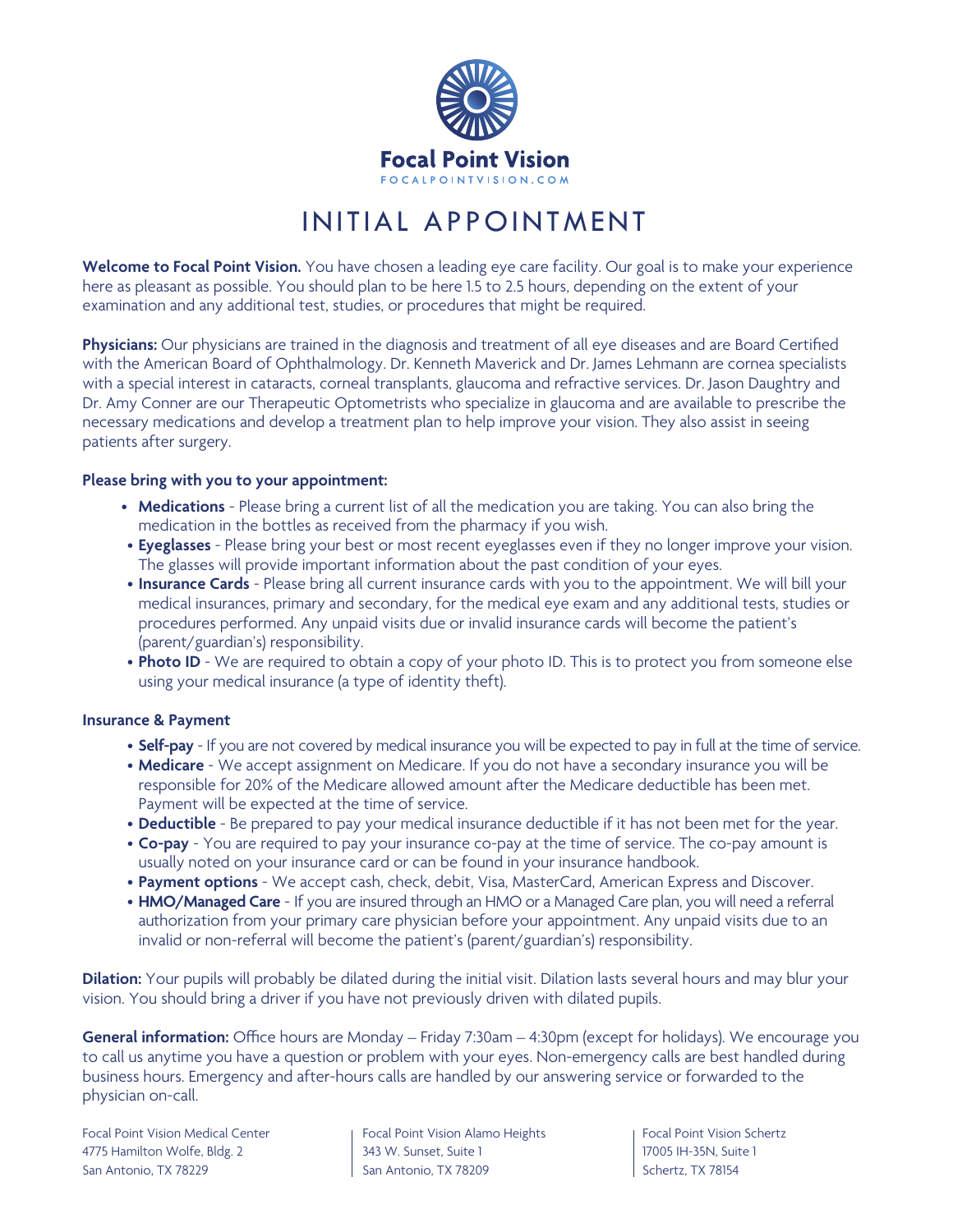

## FINANCIAL POLICY

Thank You for choosing Focal Point Vision as your healthcare provider. We are comitted to providing you the best available medical care. Our personnel will be pleased to discuss our fees and this policy with you at anytime.

INSURANCE POLICY: Your insurance is between you and the insurance company. Snip & Ference DBA Focal Point Vision's relationship is with you and not the insurance company. On the same note, we extend a courtesy to our patients and file your claims for you. However, all charges are your responsibility from the date services are provided. As with the case of all contracts, you the insured are expected to know your policy and its regulations as agreed upon by you and your insurance company at the time of enrollment. This will include referrals, second opinions or prior authorization. Our experienced staff will gladly assist you with obtaining any precertification or prior authorization as needed. However, in the event of failure to provide accurate up to date insurance information resulting in a denial and non-payment for services rendered, payment will be the responsibility of the patient or the insured. Additionally, we cannot guarantee that the information given to us by your carrier is correct. Our involvement will be limited to supplying factual information to facilitate claim processing. Out of pocket expenses such as deductibles, coinsurance and copayments are your responsibility to be paid at the time of service as stated in your contract with the insurance company.

*In the event that the your insurance company does not cover certain tests like Scanning Computerized Ophthalmic Diagnostic Imaging (OCT), Corneal Topography or Visual Fields that our physicians would deem medically necessary in your care, you would be financially responsible for the cost of these tests.*

SELF PAY: Payment is required to be paid at the time of service unless prior arrangements have been made with our billing department. Focal Point Vision gladly accepts cash, checks, Visa and MasterCard. There is a \$25.00 returned check service charge.

REFERRALS: If you have an insurance that requires a referral. *It is your responsibility to obtain the referral from your primary care physician before your appointment.* Otherwise, the visit will not be covered by your insurance and you will be responsible for the payment. Please notify us if your insurance requires a pre-authorization for the office or outpatient procedures.

REFRACTIONS: Medicare and other health insurers will NOT pay for the glasses prescription. If you choose to have our doctor perform a refraction and provide you with an eyeglass prescription you must accept full financial responsibility for the cost of this service, the refraction fee is \$50.00. The fee will be collected at the time of services and rendered.

*Please note: All appointment cancellations and reschedules must be made at least 24 hours in advance. If you don't show to your appointment a charge of \$25.00 will be added to your account.*

I have read and fully understand and acknowledge the financial policy of Focal Point Vision. I acknowledge and agree to pay for any services and tests that are not covered by my insurance plan. Again, thank you for choosing Focal Point Vision as your healthcare provider. We appreciate your trust in us and we appreciate the opportunity to serve you.

\_\_\_\_\_\_\_\_\_\_\_\_\_\_\_\_\_\_\_\_\_\_\_\_\_\_\_\_\_\_\_\_\_\_\_\_\_\_\_\_\_\_\_\_\_\_\_\_\_\_\_\_\_ \_\_\_\_\_\_\_\_\_\_\_\_\_\_\_\_\_\_\_\_\_\_\_\_\_\_\_\_\_\_\_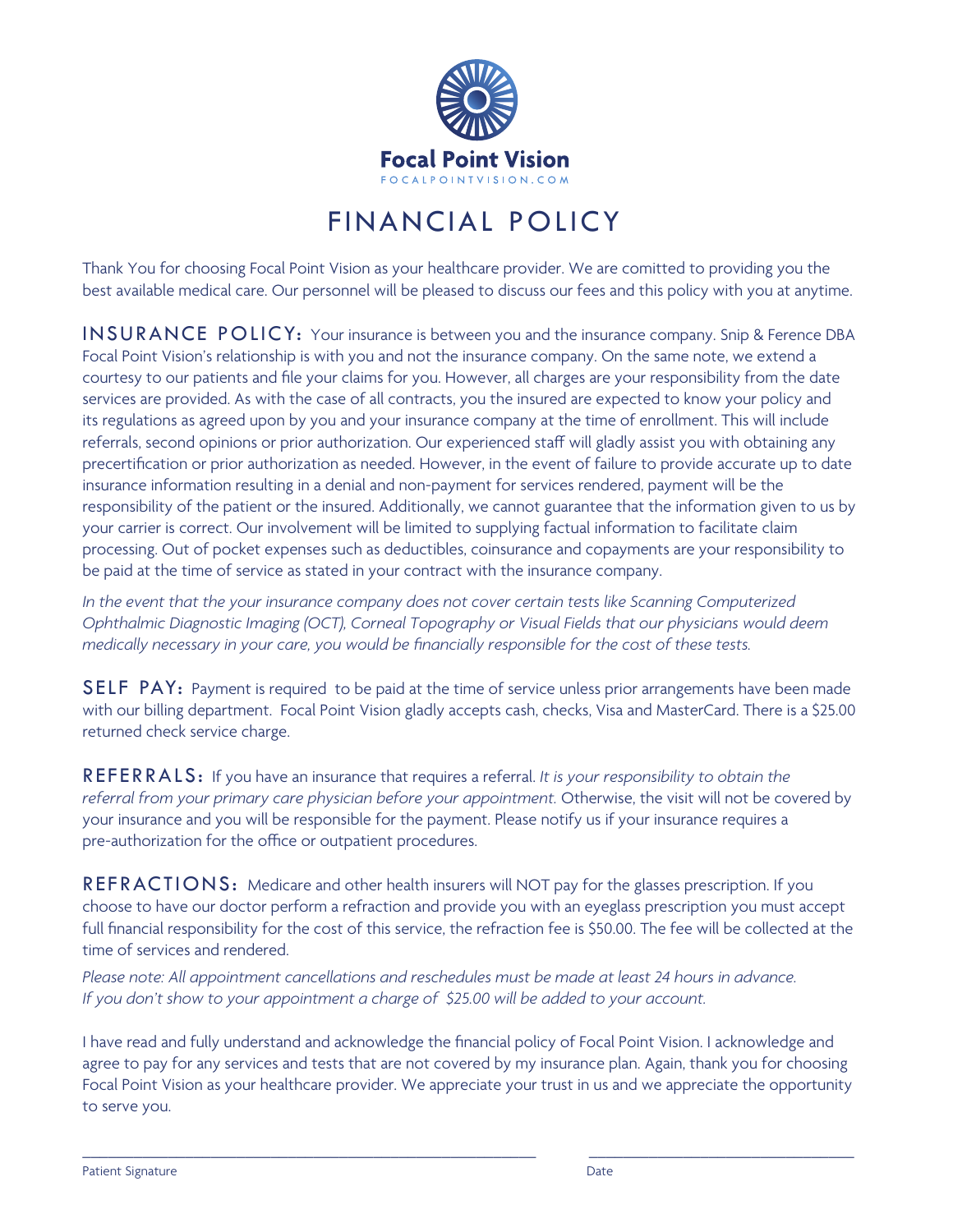

# OCULAR AND MEDICAL HISTORY

| Patient Name:                                     |                                          |                                                             |                                          | Date of Birth: North State of Birth:<br>Today's Date:                                                                                                                                                                          |                    |  |
|---------------------------------------------------|------------------------------------------|-------------------------------------------------------------|------------------------------------------|--------------------------------------------------------------------------------------------------------------------------------------------------------------------------------------------------------------------------------|--------------------|--|
|                                                   |                                          |                                                             |                                          | PLEASE CHECK IF YOU CURRENTLY HAVE OR HAD ANY OF THE FOLLOWING:                                                                                                                                                                |                    |  |
| Arthritis/Joint problems                          | $Yes \Box No \Box$                       | Gout                                                        | $Yes \Box No \Box$                       | Psychiatric problems/Depression                                                                                                                                                                                                | $Yes \Box No \Box$ |  |
| Asthma                                            | $Yes \Box No \Box$                       | Heart Disease/Attack                                        | $Yes \Box No \Box$                       | Sinus Problems/Allergies                                                                                                                                                                                                       | $Yes \Box No \Box$ |  |
| <b>Bleeding Disorder</b>                          | $Yes \Box No \Box$                       | <b>Herpes Simplex</b>                                       | $Yes \Box No \Box$                       | Stroke or Neurological problems                                                                                                                                                                                                | $Yes \Box No \Box$ |  |
| Bronchitis/COPD/<br>Emphysema                     | $Yes \Box No \Box$                       | <b>High Blood Pressure</b>                                  | $Yes \Box No \Box$                       | <b>Thyroid Disease</b>                                                                                                                                                                                                         | $Yes \Box No \Box$ |  |
| Chronic Headaches/                                |                                          |                                                             |                                          |                                                                                                                                                                                                                                |                    |  |
| Migraines                                         | $Yes \Box No \Box$                       | High Cholesterol                                            | $Yes \Box No \Box$                       | Tuberculosis                                                                                                                                                                                                                   | $Yes \Box No \Box$ |  |
| Chest Pain/Discomfort<br><b>Disabilities</b>      | $Yes \Box No \Box$                       | <b>Excessive bleeding</b> with surgery                      | $Yes \Box No \Box$                       | <b>Ulcers</b>                                                                                                                                                                                                                  | $Yes \Box No \Box$ |  |
|                                                   | $Yes \Box No \Box$                       | Jaundice/Hepatitis                                          | $Yes \Box No \Box$                       | Unexplained Weight loss/gain                                                                                                                                                                                                   | $Yes \Box No \Box$ |  |
| <b>Dialysis</b>                                   | $Yes \Box No \Box$<br>$Yes \Box No \Box$ | Kidney/Renal Problems<br><b>HIV</b>                         | $Yes \Box No \Box$                       | Insulin dependent?<br>Diabetes Type $1 \square 2 \square$                                                                                                                                                                      | $Yes \Box No \Box$ |  |
| Fever<br>Gastritis/Reflux                         | Yes $\square$ No $\square$               | Prostrate Problems                                          | $Yes \Box No \Box$<br>$Yes \Box No \Box$ | Other (explain):                                                                                                                                                                                                               | $Yes \Box No \Box$ |  |
|                                                   |                                          |                                                             |                                          |                                                                                                                                                                                                                                |                    |  |
|                                                   |                                          | PAST OCULAR HISTORY Please check all that apply             |                                          |                                                                                                                                                                                                                                |                    |  |
| Cataracts                                         | $Yes \Box No \Box$                       | Dry Eyes                                                    | $Yes \Box No \Box$                       | Astigmatism                                                                                                                                                                                                                    | $Yes \Box No \Box$ |  |
| Glaucoma                                          | $Yes \Box No \Box$                       | Retinal Detachment                                          | $Yes \Box No \Box$                       | Myopia (near-sighted)                                                                                                                                                                                                          | $Yes \Box No \Box$ |  |
| Diabetic Retinopathy                              | $Yes \Box No \Box$                       | Macular Degeneration                                        | $Yes \Box No \Box$                       | Hyperopia (far-sighted)                                                                                                                                                                                                        | $Yes \Box No \Box$ |  |
| Keratoconus                                       | $Yes \Box No \Box$                       | Eye Infections                                              | $Yes \Box No \Box$                       | Amblyopia (lazy eye)                                                                                                                                                                                                           | $Yes \Box No \Box$ |  |
| <b>Floaters</b>                                   | $Yes \Box No \Box$                       | <b>Corneal Ulcers</b>                                       | $Yes \Box No \Box$                       | Eye Injuries                                                                                                                                                                                                                   | $Yes \Box No \Box$ |  |
|                                                   |                                          | OCULAR SURGERIES/PROCEDURES Please check all that apply     |                                          |                                                                                                                                                                                                                                |                    |  |
| <b>Cataract Surgery</b>                           | $Yes \Box No \Box$                       | <b>Retinal Laser Surgery</b>                                | $Yes \Box No \Box$                       | Lasik/PRK/RK                                                                                                                                                                                                                   | $Yes \Box No \Box$ |  |
| Corneal Transplant                                | $Yes \Box No \Box$                       | Glaucoma Surgery                                            | $Yes \Box No \Box$                       | Other (explain) :                                                                                                                                                                                                              |                    |  |
| <b>FAMILY HISTORY</b> Please check all that apply |                                          |                                                             |                                          |                                                                                                                                                                                                                                |                    |  |
| <b>Blindness</b>                                  | $Yes \Box No \Box$                       | <b>Diabetes</b>                                             | $Yes \Box No \Box$                       | Fuch's Dystrophy                                                                                                                                                                                                               | $Yes \Box No \Box$ |  |
| Cancer                                            | $Yes \Box No \Box$                       | Glaucoma                                                    | $Yes \Box No \Box$                       | Retinal Detachment                                                                                                                                                                                                             | $Yes \Box No \Box$ |  |
| Cataracts                                         | $Yes \Box No \Box$                       | Macular Degeneration                                        | $Yes \Box No \Box$                       | Corneal Transplant                                                                                                                                                                                                             | $Yes \Box No \Box$ |  |
| <b>SOCIAL HISTORY</b> Please check all that apply |                                          |                                                             |                                          |                                                                                                                                                                                                                                |                    |  |
| <b>Alcohol Use</b>                                | $Yes \Box No \Box$                       | Able to read English                                        | Yes $\Box$ No $\Box$                     | <b>Drives Motor Vehicle</b>                                                                                                                                                                                                    | $Yes \Box No \Box$ |  |
| Do You Smoke?                                     | Yes □ No □How often?                     |                                                             |                                          |                                                                                                                                                                                                                                |                    |  |
|                                                   |                                          | Have you ever smoked? Yes no not not not when did you quit? |                                          |                                                                                                                                                                                                                                |                    |  |
| Form completed by: ____________________           |                                          |                                                             |                                          | Patient Signature: The Contract of the Contract of the Contract of the Contract of the Contract of the Contract of the Contract of the Contract of the Contract of the Contract of the Contract of the Contract of the Contrac |                    |  |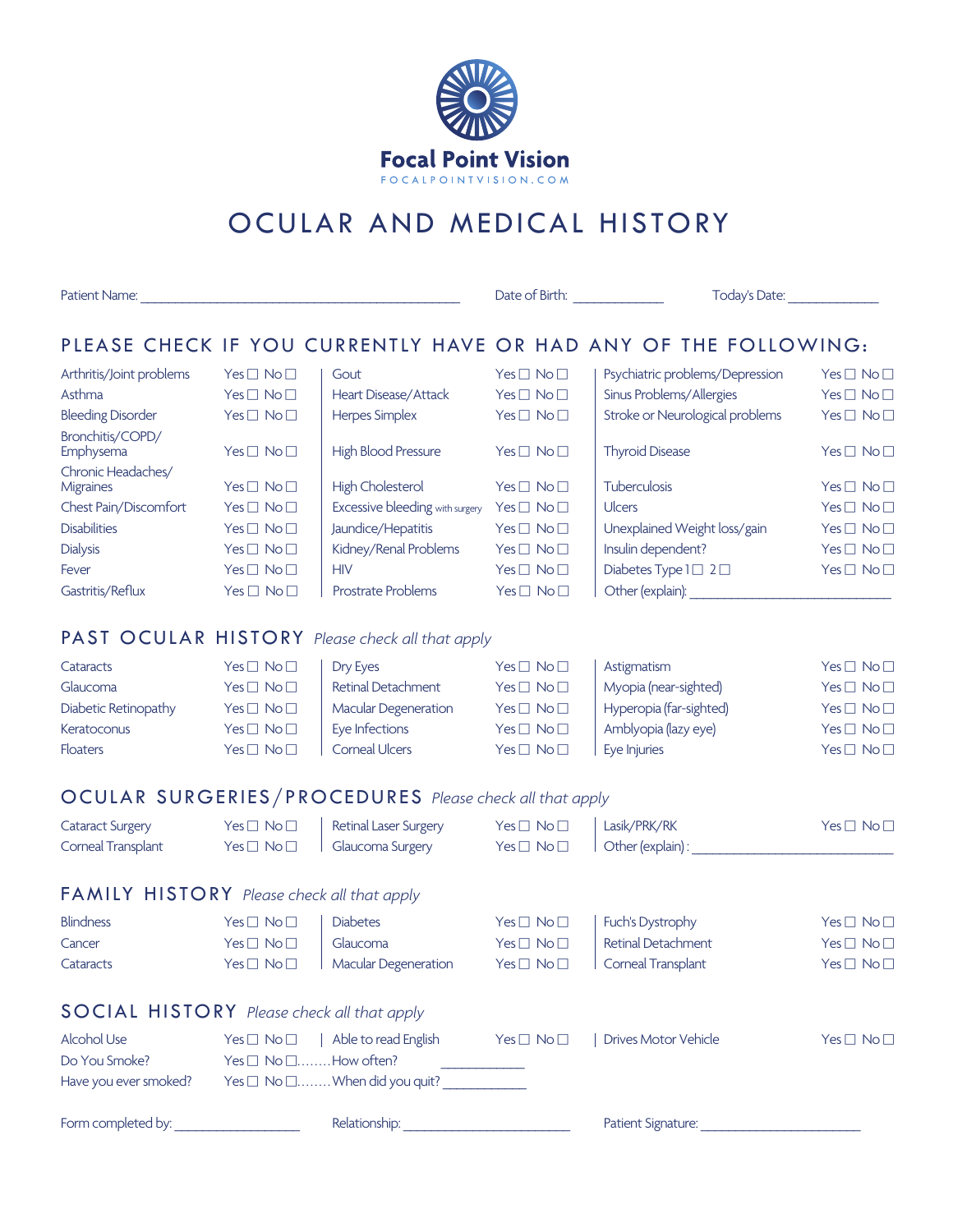

## **CURRENT MEDICATION**

### PLEASE LIST ALL MEDICATIONS, VITAMINS, OR SUPPLEMENTS THAT YOU ARE CURRENTLY TAKING:

| Drug name | Dosage | How often? |
|-----------|--------|------------|
|           |        |            |
|           |        |            |
|           |        |            |
|           |        |            |
|           |        |            |
|           |        |            |

### PHARMACY INFORMATION:

| Pharmacy name:             |                                                       | $\Box$ Local                 | □ Mail Order                 |  |
|----------------------------|-------------------------------------------------------|------------------------------|------------------------------|--|
| Address:                   |                                                       |                              |                              |  |
|                            |                                                       |                              |                              |  |
|                            | Have you ever used the following? (Only check if YES) |                              |                              |  |
| $\Box$ Flomax (Tamsulosin) | $\Box$ Avodart (Dutasteride)                          | $\Box$ Alfuzosin (Uroxatral) | $\Box$ Proscar (Finasteride) |  |

### **DRUG ALLERGIES**

| Drug name | Reaction |
|-----------|----------|
|           |          |
|           |          |
|           |          |
|           |          |
|           |          |
|           |          |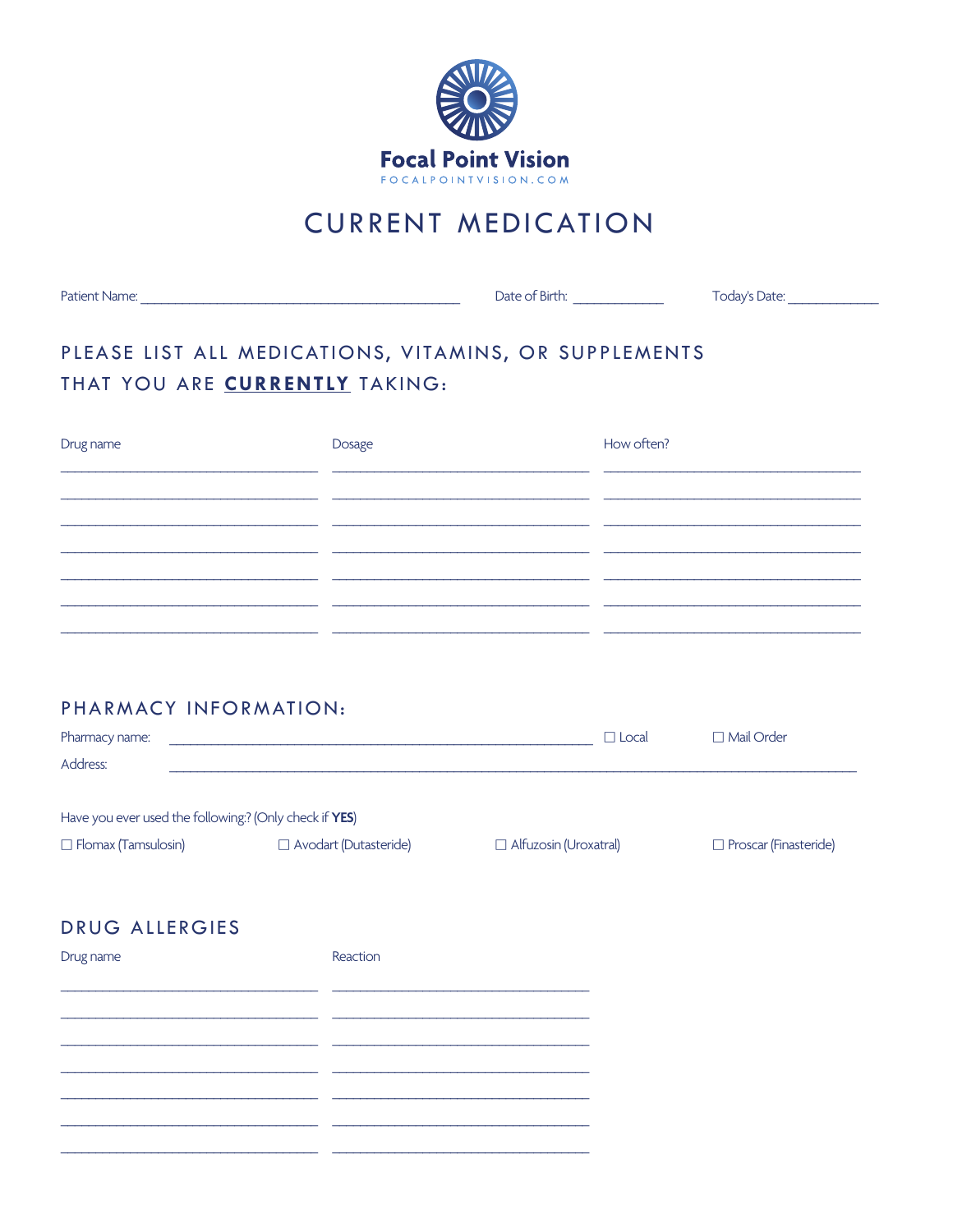

## LIFESTYLE VISION QUESTIONNAIRE

We recognize that your eyes are very important to you. We would like to know how you use your eyes on a daily basis. Along with your exam, this information will assist us in recommending the best option for your eyes and your personal lifestyle.

| Do you wear glasses now?<br>$Yes \Box No \Box$                                                                                                                                                                        |                                                                                                    |                                                                      |                                                                                                                                                                                                                                                                                                        |                              |
|-----------------------------------------------------------------------------------------------------------------------------------------------------------------------------------------------------------------------|----------------------------------------------------------------------------------------------------|----------------------------------------------------------------------|--------------------------------------------------------------------------------------------------------------------------------------------------------------------------------------------------------------------------------------------------------------------------------------------------------|------------------------------|
| If yes, how frequently?<br>$\Box$ All the time                                                                                                                                                                        | $\Box$ Sometimes                                                                                   | $\Box$ Only for distance                                             | $\Box$ Only for reading                                                                                                                                                                                                                                                                                | $\Box$ Only for the computer |
| If yes, how do you feel about wearing glasses?                                                                                                                                                                        |                                                                                                    |                                                                      |                                                                                                                                                                                                                                                                                                        |                              |
| If it were possible to go without glasses most of the time, would you like that?                                                                                                                                      |                                                                                                    |                                                                      | $Yes \Box No \Box$                                                                                                                                                                                                                                                                                     |                              |
| What type of visual outcome would you like after cataract surgery? (Check all that apply)<br>$\Box$ Reduce need for glasses<br>$\Box$ See better than I did before surgery $\Box$ I didn't realize there were options |                                                                                                    | $\Box$ Reduces my prescription                                       |                                                                                                                                                                                                                                                                                                        |                              |
| □ Read newspapers/books<br>$\Box$ Hunt or fish<br>$\Box$ Paint/draw<br>$\Box$ Watch spectator sports<br>$\Box$ Cook<br>$\Box$ Drive in the daytime<br>$\Box$ Other (please list)                                      | $\Box$ Play tennis<br>$\Box$ Use call phone<br>$\Box$ Photography<br>$\Box$ Drive in the nighttime | $\Box$ Watch movies in theatre<br>$\Box$ Participate in water sports | Check the following activities you do on a regular basis and underline the activities you would like to do without glasses, if possible.<br>$\Box$ Golf<br>$\Box$ Read medicine bottles<br>□ Needlepoint/sew<br>$\Box$ Crossword puzzles<br>$\Box$ Visit/care for grandkids<br>$\Box$ Use the computer |                              |
| How important is it for you to read or use the computer without glasses?<br>$\Box$ Very Important                                                                                                                     | $\Box$ Important                                                                                   |                                                                      | $\Box$ Not Important                                                                                                                                                                                                                                                                                   |                              |
| Please place an "X" on the following scale to describe your personality as best you can:<br>Easy going                                                                                                                |                                                                                                    |                                                                      |                                                                                                                                                                                                                                                                                                        | Perfectionist                |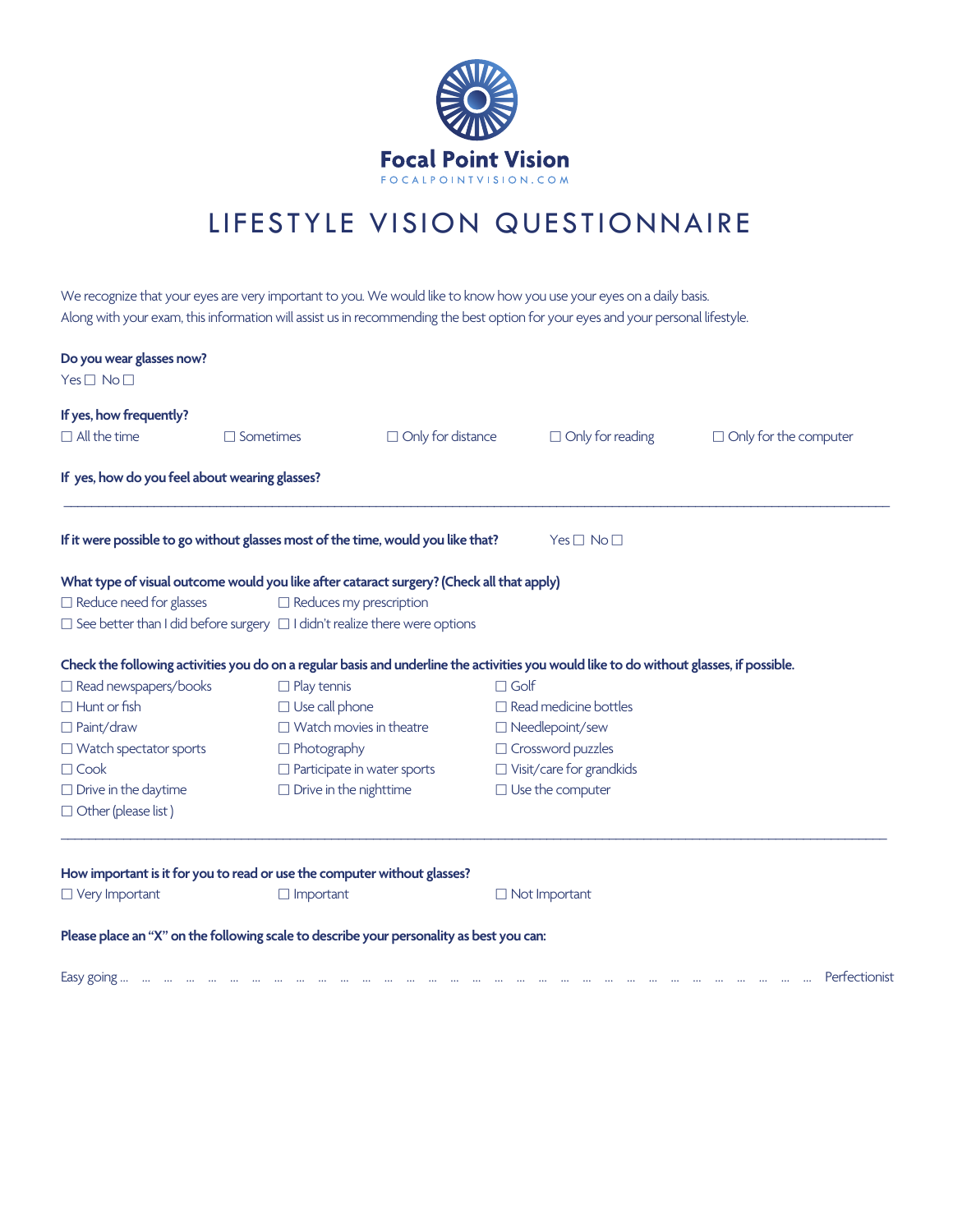

## PATIENT INFORMATION

#### THE PATIENT

|                                                               |                                                                                                                                                                                                                                                                                                                                                                                                                                                                                  |                                                                                     |             |                                                    | Date of birth:                                   |                                                                                                                                                                                                                                                                                                                        |      |                                                                                                                      |
|---------------------------------------------------------------|----------------------------------------------------------------------------------------------------------------------------------------------------------------------------------------------------------------------------------------------------------------------------------------------------------------------------------------------------------------------------------------------------------------------------------------------------------------------------------|-------------------------------------------------------------------------------------|-------------|----------------------------------------------------|--------------------------------------------------|------------------------------------------------------------------------------------------------------------------------------------------------------------------------------------------------------------------------------------------------------------------------------------------------------------------------|------|----------------------------------------------------------------------------------------------------------------------|
| Address:                                                      |                                                                                                                                                                                                                                                                                                                                                                                                                                                                                  | City:<br>the control of the control of the control of the control of the control of |             | State and zip:                                     |                                                  |                                                                                                                                                                                                                                                                                                                        |      |                                                                                                                      |
| SSN:                                                          | <u> 1989 - Johann Barn, mars eta industrial eta industrial eta industrial eta industrial eta industrial eta indus</u>                                                                                                                                                                                                                                                                                                                                                            |                                                                                     |             |                                                    |                                                  |                                                                                                                                                                                                                                                                                                                        |      |                                                                                                                      |
| <b>Marital Status:</b>                                        | $\Box$ Married $\Box$ Single                                                                                                                                                                                                                                                                                                                                                                                                                                                     |                                                                                     |             | $\Box$ Divorced $\Box$ Widow                       |                                                  |                                                                                                                                                                                                                                                                                                                        |      |                                                                                                                      |
| Home phone:                                                   | <u> 1989 - Johann Barn, mars ann an t-</u>                                                                                                                                                                                                                                                                                                                                                                                                                                       |                                                                                     | Cell phone: |                                                    |                                                  | <b>Email Address:</b>                                                                                                                                                                                                                                                                                                  |      | <u> 1980 - Jan Alexandria III, politik eta politik eta politik eta politik eta politik eta politik eta politik e</u> |
| Employer:                                                     |                                                                                                                                                                                                                                                                                                                                                                                                                                                                                  |                                                                                     | Occupation: |                                                    | <u> 1989 - Johann John Harry Hermer (</u>        | Work Phone:                                                                                                                                                                                                                                                                                                            |      |                                                                                                                      |
|                                                               | Emergency contact:                                                                                                                                                                                                                                                                                                                                                                                                                                                               |                                                                                     | Phone:      |                                                    | <u> 1989 - Johann Barbara, martxa a</u>          | Relationship:                                                                                                                                                                                                                                                                                                          |      | the control of the control of the control of                                                                         |
| <b>Ethnicity:</b>                                             | □ Hispanic/Latino                                                                                                                                                                                                                                                                                                                                                                                                                                                                |                                                                                     |             | Not Hispanic/Latino                                |                                                  |                                                                                                                                                                                                                                                                                                                        |      |                                                                                                                      |
| Race:                                                         | $\Box$ African American                                                                                                                                                                                                                                                                                                                                                                                                                                                          |                                                                                     |             | American Indian or Alaskan Native                  |                                                  | $\Box$ Asian                                                                                                                                                                                                                                                                                                           |      | $\Box$ Caucasian                                                                                                     |
|                                                               | $\Box$ Hispanic or Latino                                                                                                                                                                                                                                                                                                                                                                                                                                                        |                                                                                     |             |                                                    | $\Box$ Native Hawaiian or Other Pacific Islander |                                                                                                                                                                                                                                                                                                                        |      |                                                                                                                      |
| <b>Preferred Language:</b>                                    |                                                                                                                                                                                                                                                                                                                                                                                                                                                                                  | $\Box$ English                                                                      |             | $\square$ Spanish                                  |                                                  |                                                                                                                                                                                                                                                                                                                        |      |                                                                                                                      |
|                                                               | Preference of appointment reminder: O Phone                                                                                                                                                                                                                                                                                                                                                                                                                                      |                                                                                     |             | $\Box$ Text                                        | □ Email: ______________________                  |                                                                                                                                                                                                                                                                                                                        |      |                                                                                                                      |
| How did you hear about us?                                    |                                                                                                                                                                                                                                                                                                                                                                                                                                                                                  | $\Box$ Internet                                                                     |             | $\Box$ Friend                                      |                                                  | $\Box$ Other:                                                                                                                                                                                                                                                                                                          |      | $\Box$ Dr.                                                                                                           |
| <b>Primary Insurance:</b>                                     |                                                                                                                                                                                                                                                                                                                                                                                                                                                                                  |                                                                                     |             |                                                    | <b>Secondary Insurance:</b>                      |                                                                                                                                                                                                                                                                                                                        |      |                                                                                                                      |
| ID#                                                           | $\begin{tabular}{lllllllllllll} \multicolumn{3}{l}{} & \multicolumn{3}{l}{} & \multicolumn{3}{l}{} & \multicolumn{3}{l}{} & \multicolumn{3}{l}{} & \multicolumn{3}{l}{} & \multicolumn{3}{l}{} & \multicolumn{3}{l}{} & \multicolumn{3}{l}{} & \multicolumn{3}{l}{} & \multicolumn{3}{l}{} & \multicolumn{3}{l}{} & \multicolumn{3}{l}{} & \multicolumn{3}{l}{} & \multicolumn{3}{l}{} & \multicolumn{3}{l}{} & \multicolumn{3}{l}{} & \multicolumn{3}{l}{} & \multicolumn{3}{l$ |                                                                                     |             |                                                    |                                                  | $ID#$ .                                                                                                                                                                                                                                                                                                                |      |                                                                                                                      |
|                                                               | Group #: $\frac{1}{2}$ $\frac{1}{2}$ $\frac{1}{2}$ $\frac{1}{2}$ $\frac{1}{2}$ $\frac{1}{2}$ $\frac{1}{2}$ $\frac{1}{2}$ $\frac{1}{2}$ $\frac{1}{2}$ $\frac{1}{2}$ $\frac{1}{2}$ $\frac{1}{2}$ $\frac{1}{2}$ $\frac{1}{2}$ $\frac{1}{2}$ $\frac{1}{2}$ $\frac{1}{2}$ $\frac{1}{2}$ $\frac{1}{2}$ $\frac{1}{2}$ $\$                                                                                                                                                               |                                                                                     | Ph:         |                                                    |                                                  | Group # $\frac{1}{2}$ $\frac{1}{2}$ $\frac{1}{2}$ $\frac{1}{2}$ $\frac{1}{2}$ $\frac{1}{2}$ $\frac{1}{2}$ $\frac{1}{2}$ $\frac{1}{2}$ $\frac{1}{2}$ $\frac{1}{2}$ $\frac{1}{2}$ $\frac{1}{2}$ $\frac{1}{2}$ $\frac{1}{2}$ $\frac{1}{2}$ $\frac{1}{2}$ $\frac{1}{2}$ $\frac{1}{2}$ $\frac{1}{2}$ $\frac{1}{2}$ $\frac{$ |      | Ph:                                                                                                                  |
| Subscriber's Name:                                            |                                                                                                                                                                                                                                                                                                                                                                                                                                                                                  | DOB:                                                                                |             |                                                    |                                                  |                                                                                                                                                                                                                                                                                                                        | DOB: |                                                                                                                      |
| Relation to Insured:                                          |                                                                                                                                                                                                                                                                                                                                                                                                                                                                                  |                                                                                     |             | Relation to Insured:                               |                                                  |                                                                                                                                                                                                                                                                                                                        |      |                                                                                                                      |
|                                                               | $\Box \hspace{0.1cm} \textsf{Self} \hspace{0.2cm} \Box \hspace{0.1cm} \textsf{Spouse} \hspace{0.2cm} \Box \hspace{0.1cm} \textsf{Child} \hspace{0.2cm} \Box \hspace{0.1cm} \textsf{Other:} \hspace{0.1cm} \underline{\hspace{0.1cm}}$                                                                                                                                                                                                                                            |                                                                                     |             |                                                    |                                                  | $\Box \hspace{0.1cm} \textsf{Self} \hspace{0.1cm} \Box \hspace{0.1cm} \textsf{Spouse} \hspace{0.1cm} \Box \hspace{0.1cm} \textsf{Child} \hspace{0.1cm} \Box \hspace{0.1cm} \textsf{Other:} \hspace{0.1cm} \underline{\hspace{0.1cm}}$                                                                                  |      |                                                                                                                      |
| <b>Primary Care Physician:</b>                                |                                                                                                                                                                                                                                                                                                                                                                                                                                                                                  |                                                                                     |             | <u> 1990 - Johann John Harry Hermann (f. 1980)</u> |                                                  |                                                                                                                                                                                                                                                                                                                        |      |                                                                                                                      |
| Referring Eye Care Provider: New York Care and September 2014 |                                                                                                                                                                                                                                                                                                                                                                                                                                                                                  |                                                                                     |             |                                                    |                                                  |                                                                                                                                                                                                                                                                                                                        |      |                                                                                                                      |
|                                                               |                                                                                                                                                                                                                                                                                                                                                                                                                                                                                  |                                                                                     |             |                                                    |                                                  |                                                                                                                                                                                                                                                                                                                        |      |                                                                                                                      |

### THE RESPONSIBLE PARTY Are you, the patient, and the responsible party for this account? Yes  $\Box$  No $\Box$

**If someone other than the patient is responsible for this account please provide their information.** First name: \_\_\_\_\_\_\_\_\_\_\_\_\_\_\_\_\_\_\_\_\_\_\_\_\_\_\_\_ Last name: \_\_\_\_\_\_\_\_\_\_\_\_\_\_\_\_\_\_\_\_\_\_\_\_\_\_\_\_ Date of birth: \_\_\_\_\_\_\_\_\_\_\_\_\_\_\_\_\_\_\_\_\_\_\_\_\_\_ Address: \_\_\_\_\_\_\_\_\_\_\_\_\_\_\_\_\_\_\_\_\_\_\_\_\_\_\_\_ City: \_\_\_\_\_\_\_\_\_\_\_\_\_\_\_\_\_\_\_\_\_\_\_\_\_\_\_\_ State and zip: \_\_\_\_\_\_\_\_\_\_\_\_\_\_\_\_\_\_\_\_\_\_\_\_\_\_ Home #: \_\_\_\_\_\_\_\_\_\_\_\_\_\_\_\_\_\_\_\_\_\_\_\_\_\_\_\_ Cell #: \_\_\_\_\_\_\_\_\_\_\_\_\_\_\_\_\_\_\_\_\_\_\_\_\_\_\_\_ Email address: \_\_\_\_\_\_\_\_\_\_\_\_\_\_\_\_\_\_\_\_\_\_\_\_\_\_

I hereby authorize my insurance company to pay directly to Focal Point Vision Correction, all benefits otherwise payable to me under the provisions of my policy. I hereby authorize the necessary medical information to be released to the insurance company for processing this claim and to be released to physicians or optometrists in connection with the continuity of care of patient. Photostat copies of this authorization will be considered as valid as the original.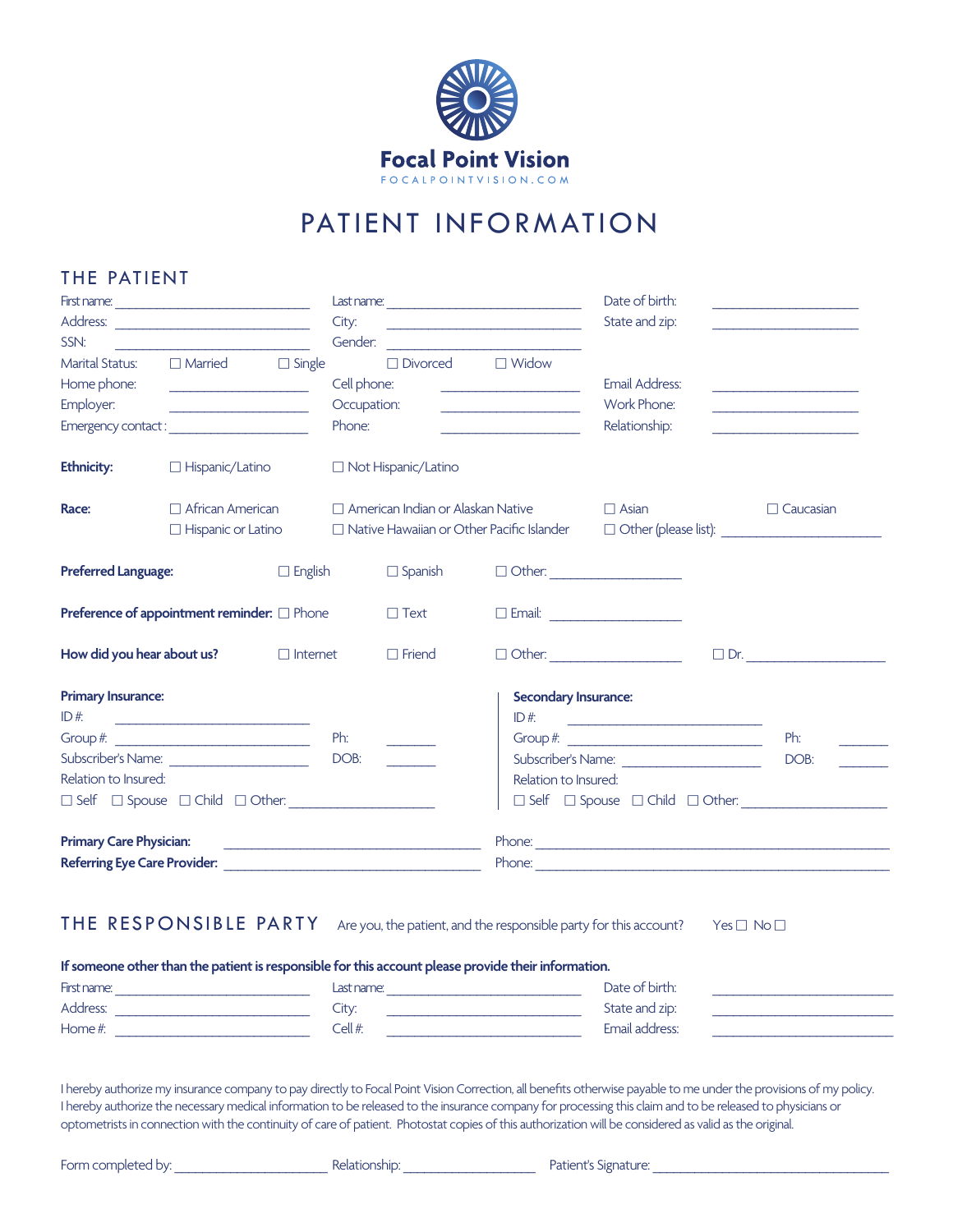

## MEDICAL NECESSITY

Patient name: \_\_\_\_\_\_\_\_\_\_\_\_\_\_\_\_\_\_\_\_\_\_\_\_\_\_\_\_ Surgeon: \_\_\_\_\_\_\_\_\_\_\_\_\_\_\_\_\_\_\_\_\_\_\_OD/OS Date: \_\_\_\_\_\_\_\_\_\_\_\_\_\_\_\_\_\_\_\_\_\_\_\_\_

### DO YOU HAVE DIFFICULTY (EVEN WITH GLASSES) WITH THE FOLLOWING?

### **Reading small print such as labels on medicine bottles, a telephone book or food labels?**  $\Box$  Yes  $\Box$  No  $\Box$  Not Applicable If yes, how much difficulty do you currently have?  $\Box$  A little  $\Box$  A moderate amount  $\Box$  A great deal  $\Box$  Unable to do the activity **Reading a newspaper or book?**  $\Box$  Yes  $\Box$  No  $\Box$  Not Applicable If yes, how much difficulty do you currently have?  $\Box$  A little  $\Box$  A moderate amount  $\Box$  A great deal  $\Box$  Unable to do the activity **Seeing steps, stairs or curbs?**  $\square$  Yes  $\square$  No  $\square$  No  $\square$  Not Applicable If yes, how much difficulty do you currently have?  $\Box$  A little  $\Box$  A moderate amount  $\Box$  A great deal  $\Box$  Unable to do the activity Reading traffic signs, street signs or store signs? Yes No Not Applicable If yes, how much difficulty do you currently have?  $\Box$  A little  $\Box$  A moderate amount  $\Box$  A great deal  $\Box$  Unable to do the activity **Doing fine handwork like sewing, knitting, crocheting or carpentry?**  $\Box$  Yes  $\Box$  No  $\Box$  Not Applicable If yes, how much difficulty do you currently have?  $\Box$  A little  $\Box$  A moderate amount  $\Box$  A great deal  $\Box$  Unable to do the activity **Writing checks or filling out forms?**  $\square$  Yes  $\square$  Not  $\square$  Not Applicable If yes, how much difficulty do you currently have?  $\Box$  A little  $\Box$  A moderate amount  $\Box$  A great deal  $\Box$  Unable to do the activity **Playing games such as bingo, dominos, card games or mahjong?**  $\Box$  Yes  $\Box$  No  $\Box$  Not Applicable If yes, how much difficulty do you currently have?  $\Box$  A little  $\Box$  A moderate amount  $\Box$  A great deal  $\Box$  Unable to do the activity **Watching television?**  $\Box$  Yes  $\Box$  No  $\Box$  Not Applicable If yes, how much difficulty do you currently have?  $\Box$  A little  $\Box$  A moderate amount  $\Box$  A great deal  $\Box$  Unable to do the activity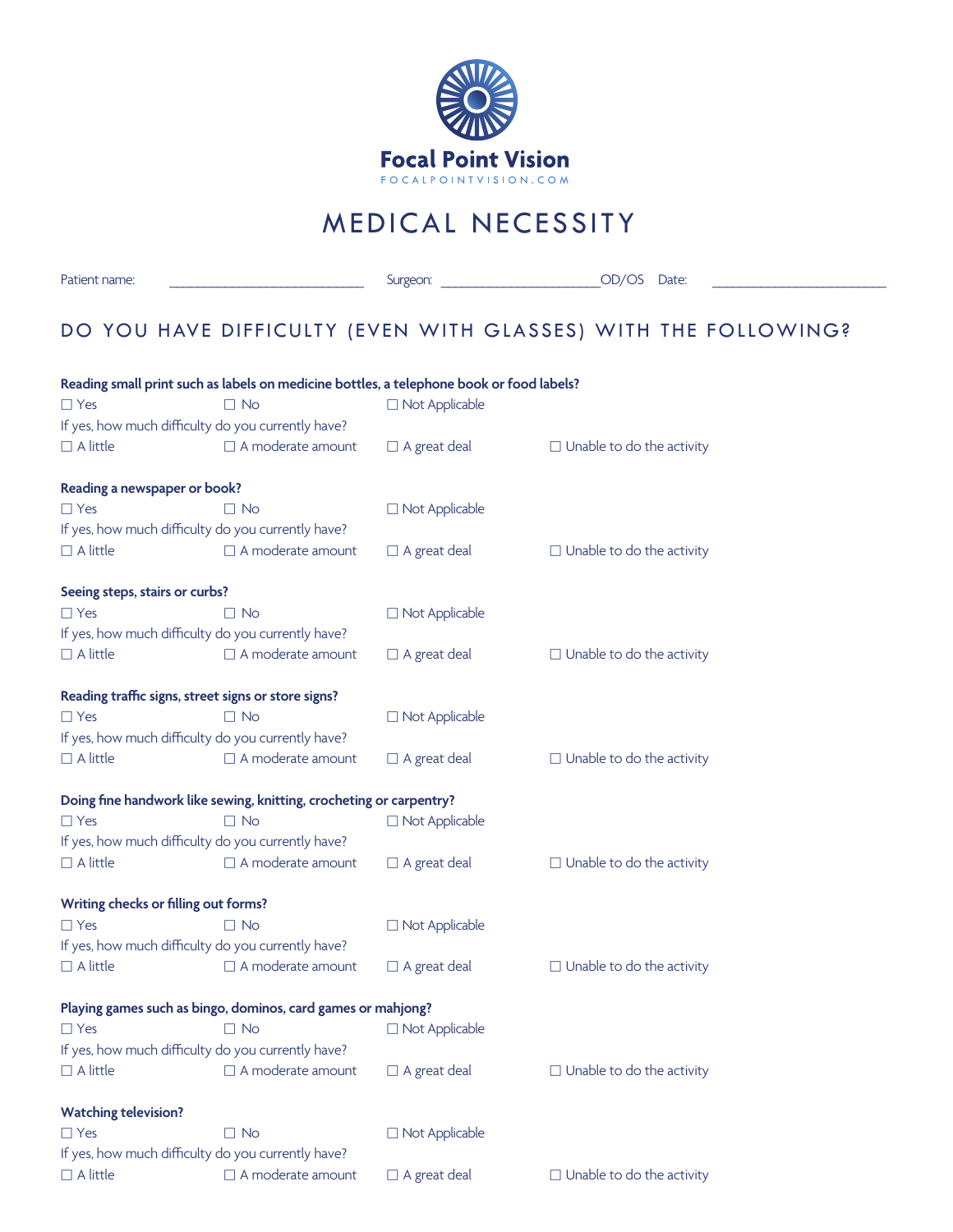

# ACKNOWLEDGEMENT OF RECEIPT OF NOTICE OF PRIVACY PRACTICES

**Notice to patient:** We are required to provide you with a copy of our Notice of Privacy Practices, which states how we may use and/or disclose your health information. Please sign this form to acknowledge receipt of the Notice. You may refuse to sign this acknowledgement if you wish.

I acknowledge that I have received a copy of this office's Notice of Privacy Practices.

| Please print your name here |  |  |
|-----------------------------|--|--|
| Signature                   |  |  |
| Date                        |  |  |

We cannot discuss your protected health information (PHI) with anyone other than yourself unless you authorize us to do so. Please list below name(s) of the individual(s) you authorize our office to discuss care with. Your PHI may be disclosed to the individual(s) listed below until you notify us otherwise in writing.

| Name:                                                                                                                 | Relationship:                                       |
|-----------------------------------------------------------------------------------------------------------------------|-----------------------------------------------------|
| <u> 1989 - Johann Barn, mars and de Branch Barn, mars and de Branch Barn, mars and de Branch Barn, mars and de Br</u> |                                                     |
| Name:                                                                                                                 | Relationship:                                       |
| <u> 1980 - Jan James James Barnett, fransk politik (d. 1980)</u>                                                      | <u> 1989 - Andrea Station Barbara, amerikan per</u> |
| Name:                                                                                                                 | Relationship:                                       |
| <u> 1980 - Andrea Andrew Maria (h. 1980).</u>                                                                         |                                                     |
| Name:                                                                                                                 | Relationship:                                       |
| <u> 1980 - Jan Samuel Barbara, margaret eta idazlea (h. 1980).</u>                                                    |                                                     |
| <b>Patient Signature</b>                                                                                              | Date                                                |

| FOR OFFICE USE ONLY                                                                                                                                                                                                                        |      |  |  |  |
|--------------------------------------------------------------------------------------------------------------------------------------------------------------------------------------------------------------------------------------------|------|--|--|--|
| We have made every effort to obtain written acknowledgement of receipt of our Notice of Privacy from this<br>patient but it could not be obtained because:                                                                                 |      |  |  |  |
| $\Box$ The patient refused to sign<br>$\Box$ Due to an emergency situation it was not possible to obtain an acknowledgement.<br>$\Box$ We weren't able to communicate with the patient.<br>$\Box$ Other (Please provide specific details): |      |  |  |  |
| Employee Signature                                                                                                                                                                                                                         | Date |  |  |  |

*2020 HIPAA Acknowledgement of receipt of the Notice of Privacy Practices. This form does not constitute legal advice and covers only federal, not state law.*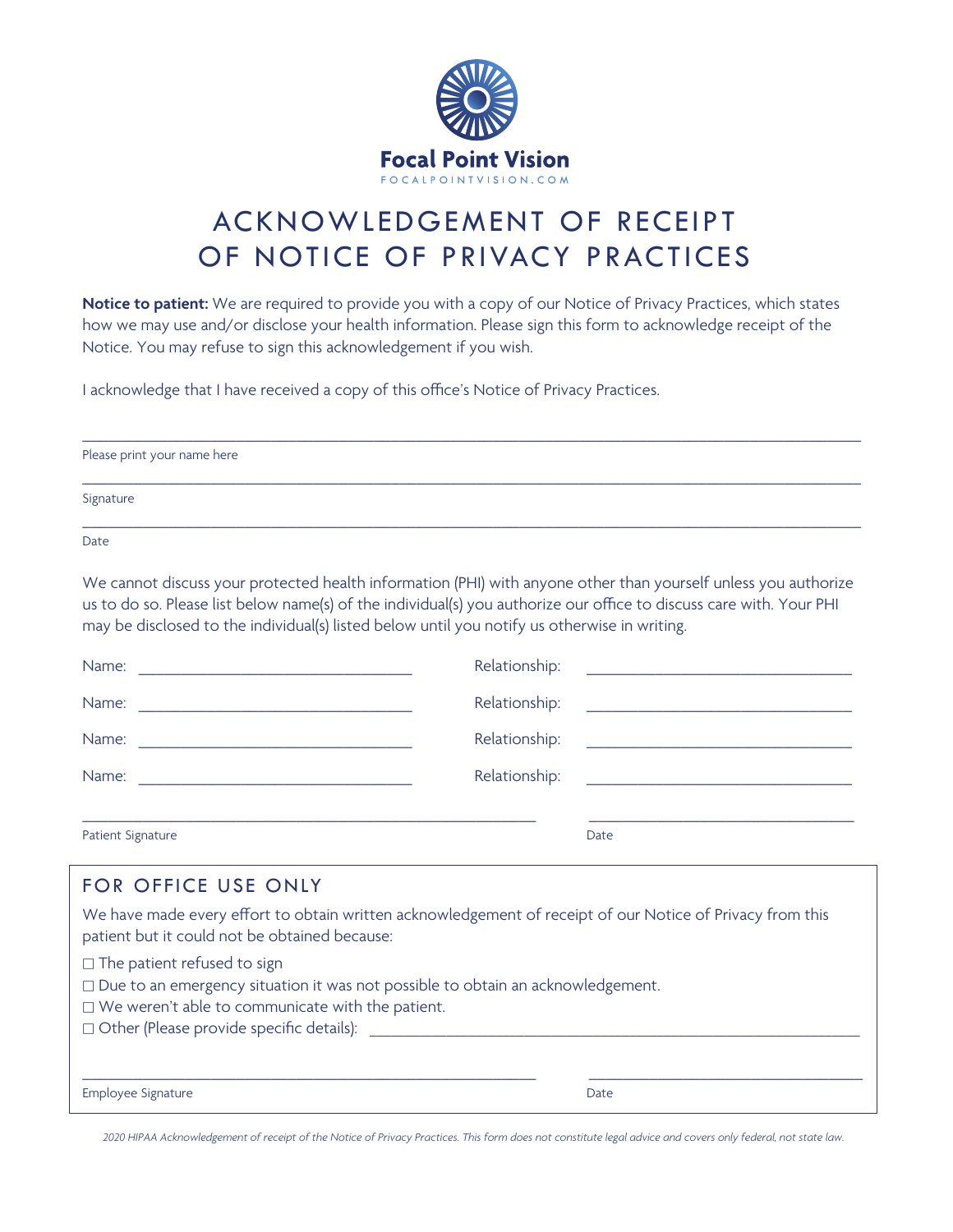

## ELECTRONIC PRESCRIBING CONSENT

\_\_\_\_\_\_\_\_\_\_\_\_\_\_\_\_\_\_\_\_\_\_\_\_\_\_\_\_\_\_\_\_\_\_\_\_\_\_\_\_\_\_\_\_\_\_\_\_\_\_\_\_\_\_\_\_\_\_\_ \_\_\_\_\_\_\_\_\_\_\_\_\_\_\_\_\_\_\_\_\_\_\_\_\_\_

#### Patient name DOB

The providers at Focal Point Vision use an electronic medical record system (EMR) that permits our providers to prescribe medications electronically. The capability is known as **E-Prescribing** and is defined as a physician's ability to electronically send an accurate and understandable presciption directly to the pharmacy from the point of care. Congress has determined that the ability to send presciptions electronically is an important element in improving the quality of patient care. This process helps reduce medication errors and enhances patient safety. The Medicare Modernization Act (MMA) of 2003 listed standards that have to be included in an E-Prescribing program.

These include:

#### **Formulary and Benefit Transactions**

Gives the prescriber information about which drugs are covered by the drug benefit plan.

#### **Medication History Transactions**

Provides the physician with information about medications that the patient is already taking to minimize the number of adverse drug events.

#### **Fill Status Notification**

Allows the prescriber to receive an electronic notice from the pharmacy notifying them if the patient's prescription has been picked up, or partially filled.

By signing this consent form you are agreeing that Focal Point Vision can request and use your prescription medication history from other healthcare providers and/or third-party pharmacy benefit payers for treatment purposes. Understanding all of the above, I hereby provide informed consent to Focal Point Vision to enroll me in the E-Prescribing Program. I have had the chance to ask questions and all of my questions have been answered to my satisfaction.

\_\_\_\_\_\_\_\_\_\_\_\_\_\_\_\_\_\_\_\_\_\_\_\_\_\_\_\_\_\_\_\_\_\_\_\_\_\_\_\_\_\_\_\_\_\_\_\_\_\_\_\_\_\_\_\_\_\_\_ \_\_\_\_\_\_\_\_\_\_\_\_\_\_\_\_\_\_\_\_\_\_\_\_\_\_

\_\_\_\_\_\_\_\_\_\_\_\_\_\_\_\_\_\_\_\_\_\_\_\_\_\_\_\_\_\_\_\_\_\_\_\_\_\_\_\_\_\_\_\_\_\_\_\_\_\_\_\_\_\_\_\_\_\_\_ \_\_\_\_\_\_\_\_\_\_\_\_\_\_\_\_\_\_\_\_\_\_\_\_\_\_

□ Accept □ Decline

Patient name DOB

Signature of patient **Date**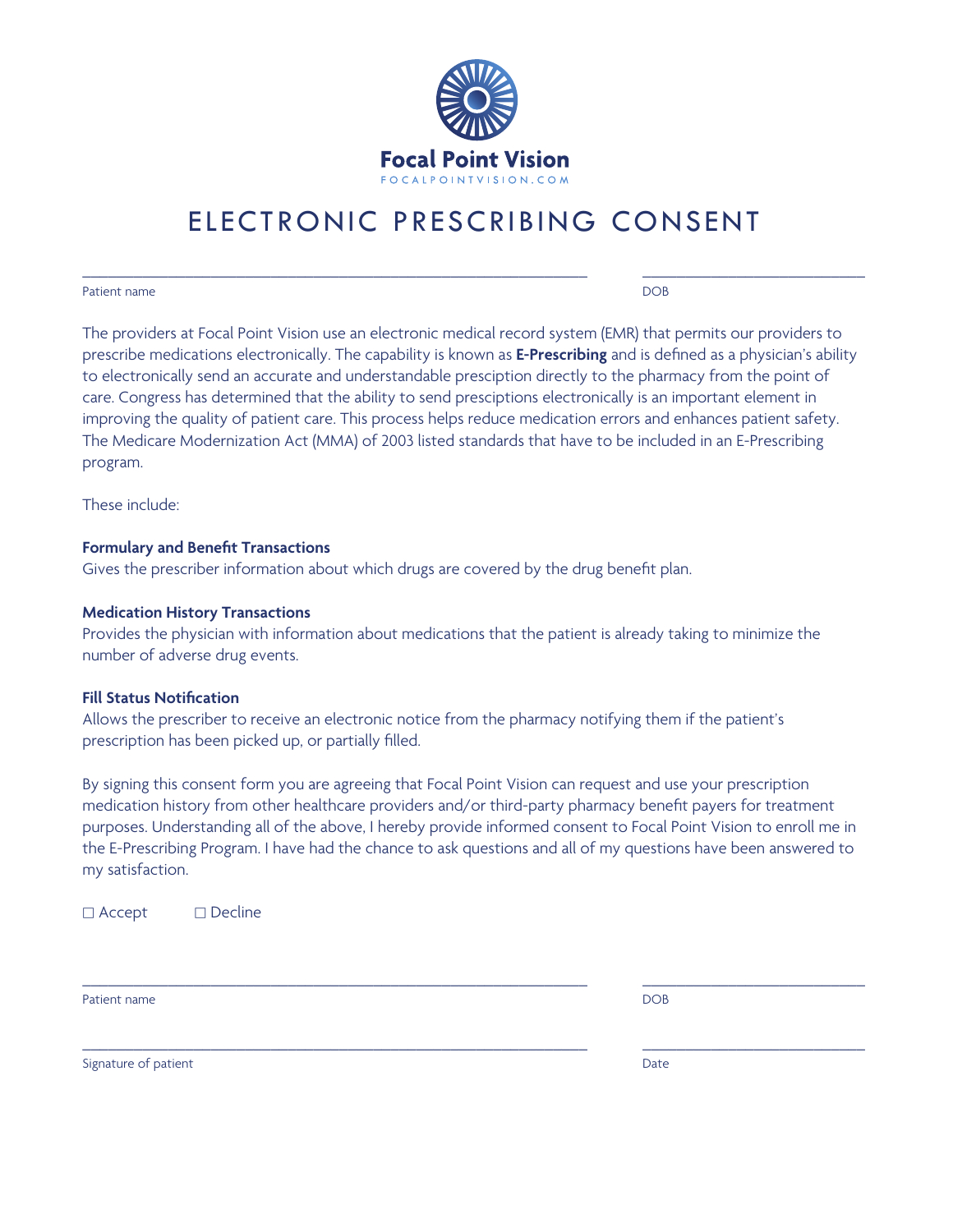

## CATARACT NEW PATIENT PACKET

Thank you for trusting Focal Point Vision with your eye care needs. We want you to be well-informed about your cataract surgery options before coming to your appointment and encourage you to visit our website at www.focalpointvision.com.

### WHAT IS A CATARACT?

All of us are born with a flexible, clear lens in our eye called the "crystalline lens." As this lens becomes cloudy and less flexible, we call it a cataract. This lens is responsible for cloudy distance vision, occasional poor near vision, and problems with contrast and glare. During cataract surgery your surgeon will be replacing the natural cloudy lens with a clear artificial lens implant.

### WHAT IS ASTIGMATISM?

It is a highly common condition that happens when the eye is shaped like a football instead of like a basketball. This can cause blurriness and double vision, as well as affect distance vision.

At Focal Point Vision our surgeons offer patients various options for their cataract surgery. For that reason, we invest and train our staff on different types of technologies that remove the cataract, and different types of implants that correct distance vision, astigmatism and improve near vision.

Cataract surgery has made amazing advancements. Traditionally, we have used ultrasound energy to remove cataracts. Today almost 50% of our cataract surgeries use LENSAR femtosecond laser new laser to make incisions, correct astigmatism, and disassemble the cataract. This new technology allows more precise surgery and in most cases improved recovery.

### FOCAL POINT VISION IS 1 OF 5 SITES IN THE US TO CURRENTLY OFFER PATIENTS THE EXCLUSIVE RXSIGHT LAL (LIGHT ADJUSTABLE LENS), THE FIRST CUSTOMIZABLE INTRAOCULAR LENS.

We are the only practice in central and south Texas to offer to this technology to cataract patients. It allows our surgeons to customize and change your implant power after surgery.